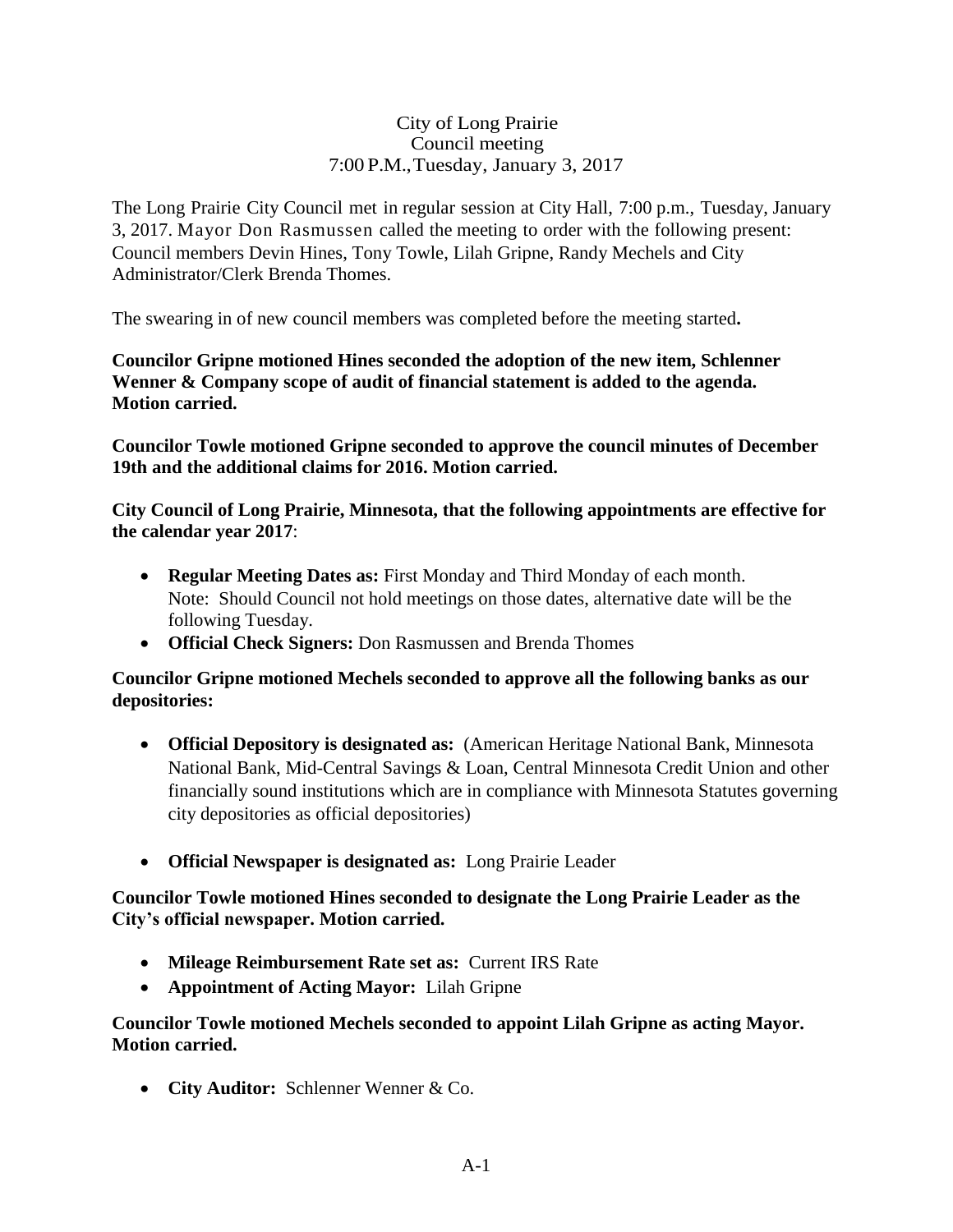**Councilor Gripne motioned Hines seconded to approve Schlenner Wenner & Company as City Auditor. Motion carried.**

• **City Attorney** – Peters and Churchwell – Civil until  $1/31/17$  and new Attorney 2/1/17 Brown and Krueger will do our Civil Attorney work

# **Councilor Gripne motioned Mechels seconded to approve Peters and Churchwell as city attorney until 1/31/17; and as of 2/1/17 Brown and Krueger for civil work. Motion carried.**

Brown and Krueger will continue with the current rate of Peters and Churchwell which is \$1,300 per month**.**

**City Attorney** – Brown & Krueger – Criminal

## **Councilor Hines motioned Gripne seconded to approve Brown & Krueger as attorneys for criminal work. Motion carried**.

Brown and Krueger contract year will be for \$19,000 or \$1,583.33 per month.

**Weed Inspector – Mayor Rasmussen**

## **Mayor Committee Appointments**

- **Public Works - Council Member Randy Mechels**
- **Public Safety - Council Member Tony Towle**
- **Liquor Store, Health & Library, Park & Rec, - Council Member Devin Hines**
- **Planning & Zoning, & EDA - Council Member Lilah Gripne**
- **Adm., Comm. Concern for Youth, Tourism, and Airport – Mayor Rasmussen**

Randy Mechels will also be taking care of the broadband.

**Councilor Towle motioned Gripne seconded to approve the Mayoral appointments as stated. Motion carried.**

**Councilor Towle motioned Gripne seconded to approve the license renewal for Martin Montanez DBA Novedades Bronco. Motion Carried.**

Council was notified of cleanup along T.H. 71 and T.H. 27 through the month of January by MnDOT.

**Administrator Thomes brought additional information relating to the Todd County Realty sign. The 4x5 sign for Mathiason Chiropractic which is 20 square feet is an unpermitted sign. They also have a sign for All Star that's just in the window that is unpermitted. The city will be sending them a letter. Council is aware of the information. They have seen the photos that Administrator Thomes has provided for them. A letter will be going out the week of January 3 rd .**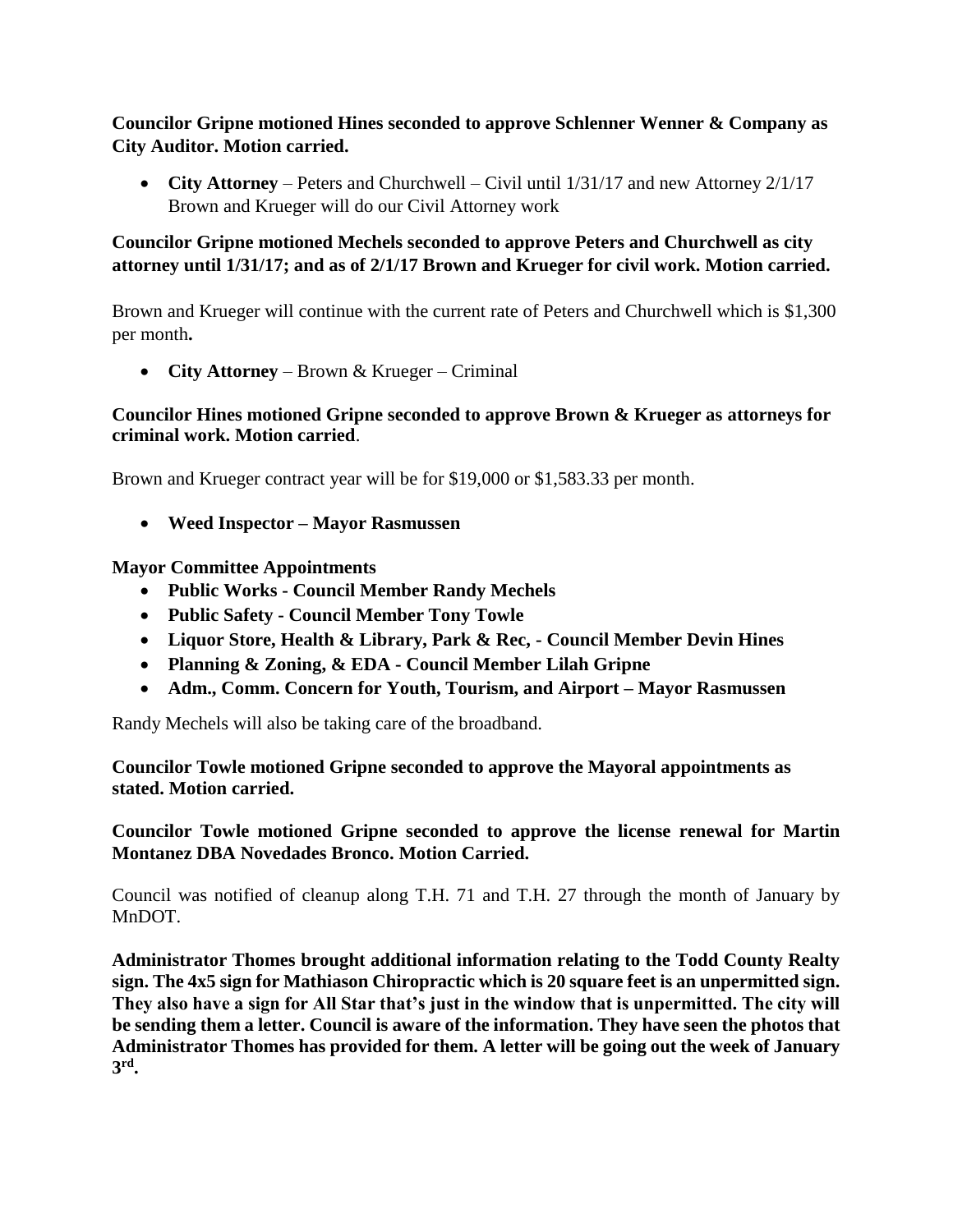**Councilor Gripne motioned Mechels seconded to go ahead with sending that letter out. Motion carried.**

**Councilor Towle motioned Gripne seconded to approve the following resolution establishing procedures relating to compliance with reimbursement bond regulations under the internal revenue code:**

## **RESOLUTION NO. 17-1-03 - 01**

## **RESOLUTION ESTABLISHING PROCEDURES RELATING TO COMPLIANCE WITH REIMBURSEMENT BOND REGULATIONS UNDER THE INTERNAL REVENUE CODE**

BE IT RESOLVED by the City Council (the "Council") of the City of Long Prairie, Minnesota (the "City"), as follows:

## **1. Recitals.**

(a) The Internal Revenue Service has issued Treasury Regulations, Section 1.150-2 (as the same may be amended or supplemented, the "Regulations"), dealing with "reimbursement bond" proceeds, being proceeds of the City's bonds used to reimburse the City for any project expenditure paid by the City prior to the time of the issuance of those bonds.

(b) The Regulations generally require that the City make a declaration of intent to reimburse itself for such prior expenditures out of the proceeds of subsequently issued bonds, that such declaration be made not later than 60 days after the expenditure is actually paid, and that the bonding occur and the written reimbursement allocation be made from the proceeds of such bonds within 18 months after the later of (1) the date of payment of the expenditure or (2) the date the project is placed in service (but in no event more than 3 years after actual payment). (c) The City heretofore implemented procedures for compliance with the predecessor versions of the Regulations and desires to amend and supplement those procedures to ensure compliance with the Regulations.

(d) The City's bond counsel has advised the City that the Regulations do not apply, and hence the provisions of this Resolution are intended to have no application to payments of City project costs first made by the City out of the proceeds of bonds issued prior to the date of such payments.

**2. Official Intent Declaration. The Regulations, in the situations in which they apply, require the City to have declared an official intent (the "Declaration") to reimburse itself for previously paid project expenditures out of the proceeds of subsequently issued bonds. The Council hereby authorizes the City Administrator to make the City's Declarations or to delegate from time to time that responsibility to other appropriate City employees. Each Declaration shall comply with the requirements of the Regulations, including without limitation the following:**

(a) Each Declaration shall be made not later than 60 days after payment of the applicable project cost and shall state that the City reasonably expects to reimburse itself for the expenditure out of the proceeds of a bond issue or similar borrowing. Each Declaration may be made substantially in the form of the Exhibit A which is attached to and made a part of this Resolution, or in any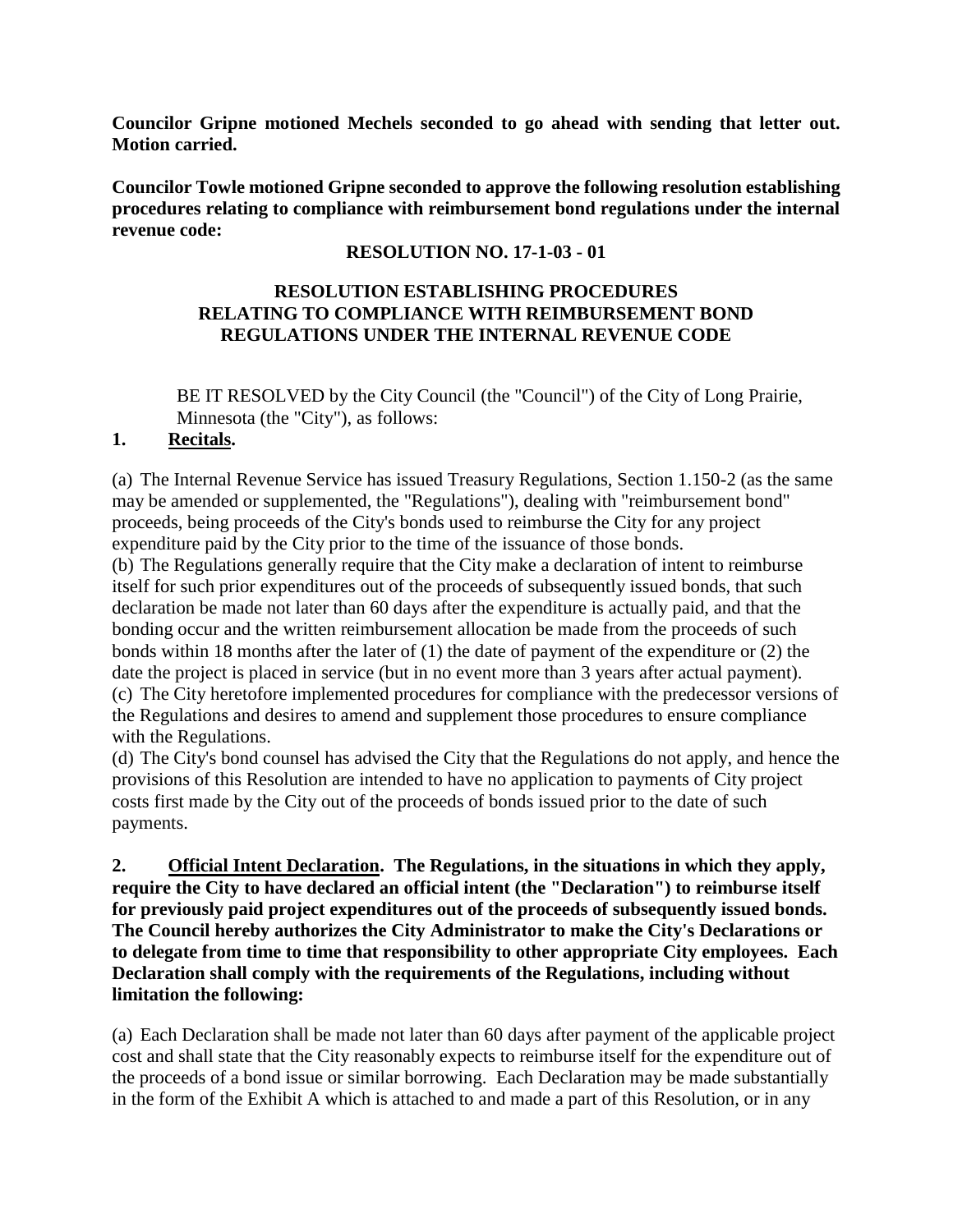other format which may at the time comply with the Regulations.

(b) Each Declaration shall (1) contain a reasonably accurate description of the "project," as defined in the Regulations (which may include the property or program to be financed, as applicable), to which the expenditure relates and (2) state the maximum principal amount of bonding expected to be issued for that project.

(c) Care shall be taken so that the City, or its authorized representatives under this Resolution, not make Declarations in cases where the City does not reasonably expect to issue reimbursement bonds to finance the subject project costs, and the City officials are hereby authorized to consult with bond counsel to the City concerning the requirements of the Regulations and their application in particular circumstances.

(d) The Council shall be advised from time to time on the desirability and timing of the issuance of reimbursement bonds relating to project expenditures for which the City has made Declarations.

**3. Reimbursement Allocations. The designated City officials shall also be responsible for making the "reimbursement allocations" described in the Regulations, being generally written allocations that evidence the City's use of the applicable bond proceeds to reimburse the original expenditures.**

**4. Effect. This Resolution shall amend and supplement all prior resolutions and/or procedures adopted by the City for compliance with the Regulations (or their predecessor versions), and, henceforth, in the event of any inconsistency, the provisions of this Resolution shall apply and govern.**

Adopted this \_\_\_\_\_ day of January, 2017, by the City Council.

\_\_\_\_\_\_\_\_\_\_\_\_\_\_\_\_\_\_\_\_\_\_\_\_ Donald Rasmussen - Mayor City of Long Prairie, Minnesota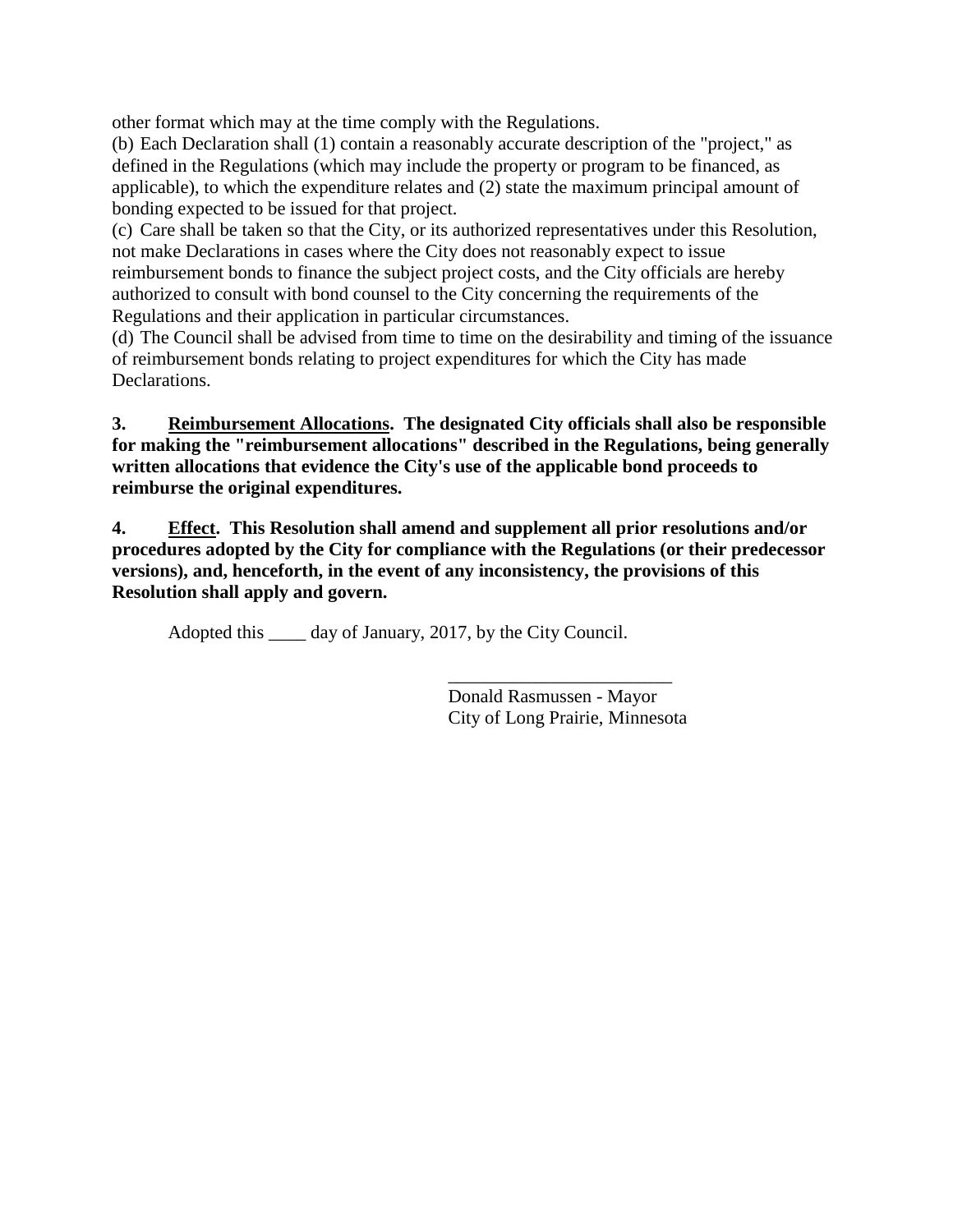## **EXHIBIT A**

Declaration of Official Intent

The undersigned, being the duly appointed and acting City Administrator of the City of Long Prairie, Minnesota (the "City"), pursuant to and for purposes of compliance with Treasury Regulations, Section 1.150-2 (the "Regulations"), under the Internal Revenue Code of 1986, as amended, hereby states and certifies on behalf of the City as follows:

1. The undersigned has been and is on the date hereof duly authorized by the City Council to make and execute this Declaration of Official Intent (the "Declaration") for and on behalf of the City.

2. This Declaration relates to the following project, property or program (the "Project") and the costs thereof to be financed:

Projects associated within the year 2017

3. The City reasonably expects to reimburse itself for the payment of certain costs of the Project out of the proceeds of a bond issue or similar borrowing (the "Bonds") to be issued by the City after the date of payment of such costs. As of the date hereof, the City reasonably expects that \$ to be determined is the maximum principal amount of the Bonds which will be issued to finance the Project.

4. Each expenditure to be reimbursed from the Bonds is or will be a capital expenditure or a cost of issuance, or any of the other types of expenditures described in Section  $1.150-2(d)(3)$  of the Regulations.

5. As of the date hereof, the statements and expectations contained in this Declaration are believed to be reasonable and accurate.

**Date: January 3, 2017**

 City Administrator/Clerk City of Long Prairie, Minnesota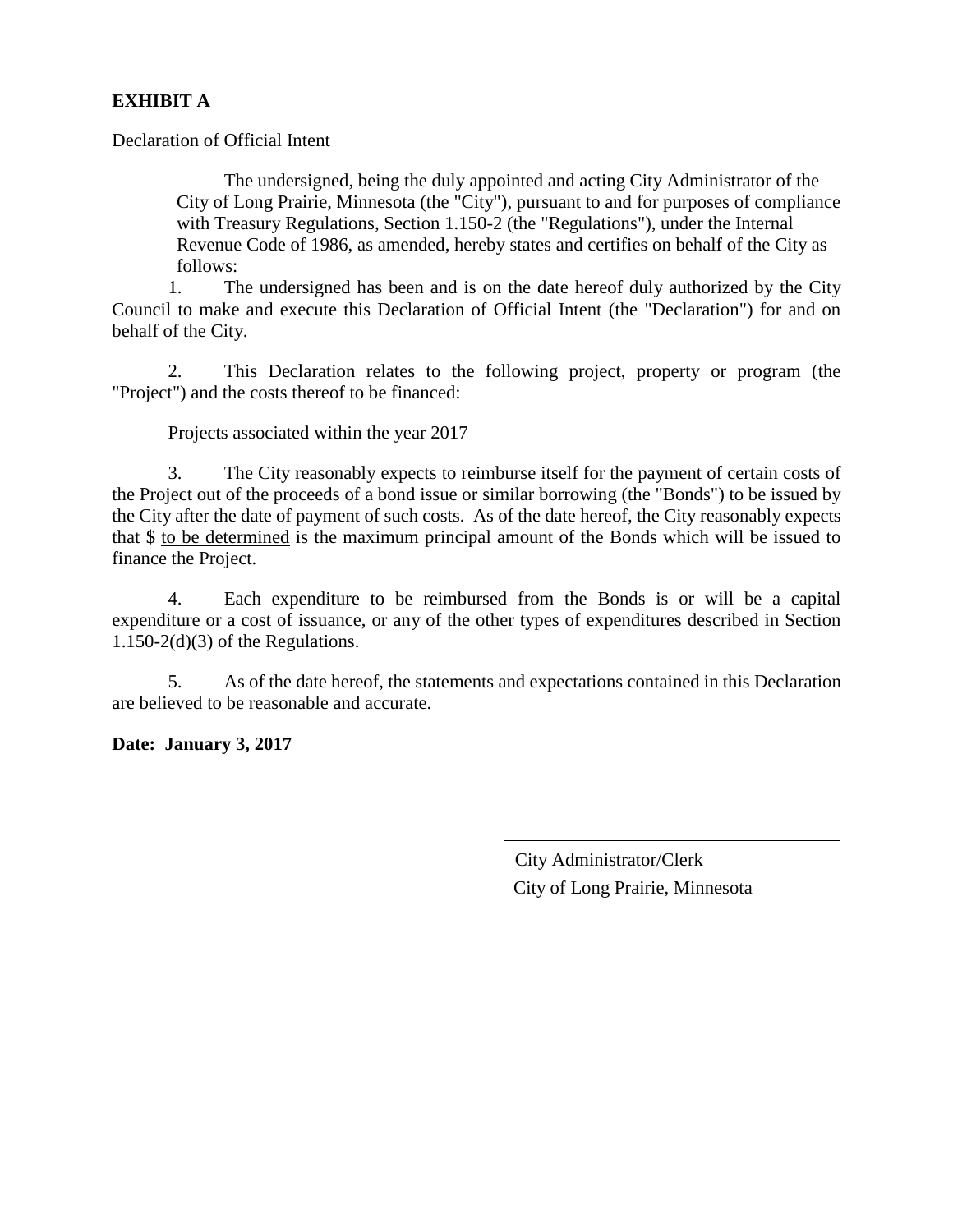#### CERTIFICATION

The undersigned, being the duly qualified and acting City Administrator of the City of Long Prairie, Minnesota, hereby certifies the following:

The foregoing is a true and correct copy of a Resolution on file and of official, publicly available record in the offices of the City, which Resolution relates to procedures of the City for compliance with certain IRS Regulations on reimbursement bonds. Said Resolution was duly adopted by the governing body of the City (the "Council") at a regular or special meeting of the Council held on January 3, 2017. Said meeting was duly called, regularly held, open to the public, and held at the place at which meetings of the Council are regularly held. Council Towle moved the adoption of the Resolution, which motion was seconded by Council Member Gripne. A vote being taken on the motion, the following members of the Council voted in favor of the motion to adopt the Resolution:

and the following voted against the same:

Whereupon said Resolution was declared duly passed and adopted. The Resolution is in full force and effect and no action has been taken by the Council which would in any way alter or amend the Resolution.

WITNESS MY HAND officially as the City Administrator of the City of Long Prairie, Minnesota, this 3<sup>rd</sup> day of January, 2017.

> City Administrator/Clerk City of Long Prairie, Minnesota

**Motioned Carried**.

**Councilor Gripne motioned Towle seconded to approve the following resolution for investment of city funds**:

#### **RESOLUTION #17-01-03-02 RESOLUTION FOR INVESTMENT OF CITY FUNDS**

RESOLVED, that the City Council of the City of Long Prairie authorizes the City Administrator/Clerk and/or the Mayor to invest funds according to the City's investment policy in a Financial Institution which would then be designated as a depository for the funds of the City, which may be withdrawn on checks, drafts, advices of debit, notes or other orders for the payment of monies bearing the following appropriate number of signatures: any **one** (1) of the following named officers or employees of this City ("Agents"), whose actual signatures are shown below:

\_\_\_\_\_\_\_\_\_\_\_\_\_\_\_\_\_\_\_\_\_\_\_\_\_\_\_\_\_\_\_\_ \_\_\_\_\_\_\_\_\_\_\_\_\_\_\_\_\_\_\_\_\_\_\_\_\_\_\_\_\_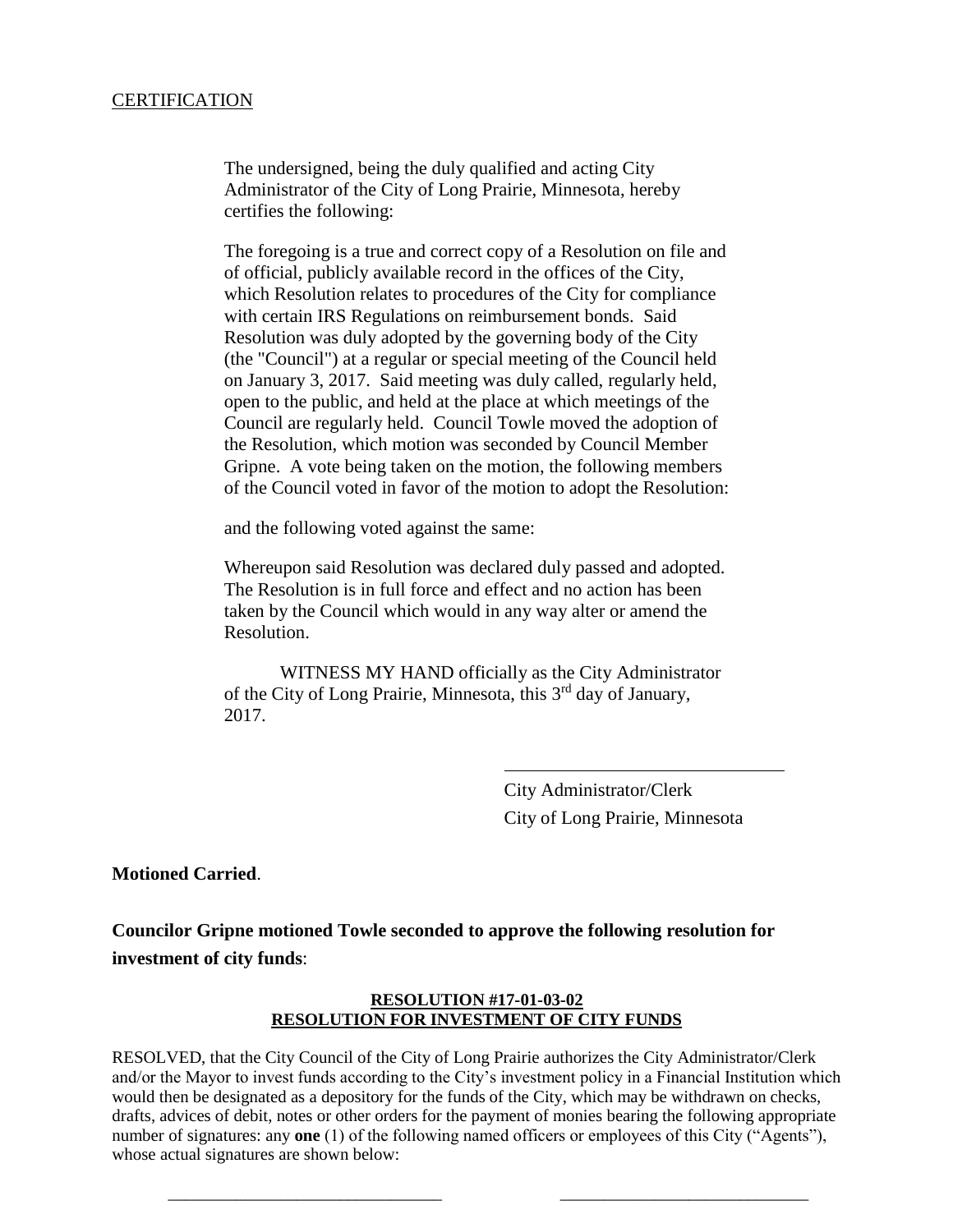Brenda M. Thomes **Brenda M. Thomes Brenda M. Thomes Donald E. Rasmussen** City Administrator/Clerk Mayor

and that the Financial Institution shall be and is authorized to honor and pay the same

FURTHER RESOLVED, that any one of such Agents is authorized to endorse all checks, drafts, notes and other items payable to or owned by this City for deposit with the Financial Institution, or for collection or discount by the Financial Institution; and to accept drafts and other items payable at the Financial Institution.

FURTHER RESOLVED, that the above named agents are authorized and empowered to execute such other agreements, including, but not limited to, special depository agreements and arrangements regarding the manner, conditions, or purposes for which funds, checks, or items of the City may be deposited, collected, or withdrawn and to perform such other acts as they deem reasonably necessary to carry out the provisions of these resolutions.

FURTHER RESOLVED, that the authority hereby conferred upon the above named Agents shall be and remain in full force and effect until written notice of any amendment or revocation thereof shall have been delivered to and received by the Financial Institution at each location where an account is maintained. Financial Institution shall be indemnified and held harmless from any loss suffered or any liability incurred by it in continuing to act in accordance with this resolution. Any such notice shall not affect any items in process at the time notice is given.

I FURTHER CERTIFY that the persons named above occupy the positions set forth opposite their respective names and signatures; that the foregoing Resolution now stands of record on the books of the City; that they are in full force and effect and have not been modified in any manner whatsoever.

\_\_\_\_\_\_\_\_\_\_\_\_\_\_\_\_\_\_\_\_\_\_\_\_\_\_\_\_\_\_\_\_\_\_ \_\_\_\_\_\_\_\_\_\_\_\_\_\_\_\_\_\_\_\_\_\_\_\_\_\_\_\_\_\_\_\_\_\_\_

Passed by the city council this  $\_\text{th}$  day of January, 2017.

CERTIFIED TO AND ATTESTED BY:

Brenda M. Thomes Don Rasmussen City Administrator/Clerk Mayor

#### **Motion carried.**

Both resolutions are yearly resolutions.

Mayor Rasmussen appointed new EDA member Heather Luebesmier to the EDA. She has been to two EDA meetings and she's very enthusiastic about helping our economic development.

**Councilor Gripne motioned Hines seconded the appointment of Heather Luebesmier to the EDA. Motion carried.**

**Councilor Gripne motioned Towle seconded to approve the following resolution acknowledging donations:**

#### **Resolution #17-01-03-04 RESOLUTION ACKNOWLEDGING DONATIONS**

**WHEREAS,** the City of Long Prairie has received the following donations during the month(s) of December, for the following purposes: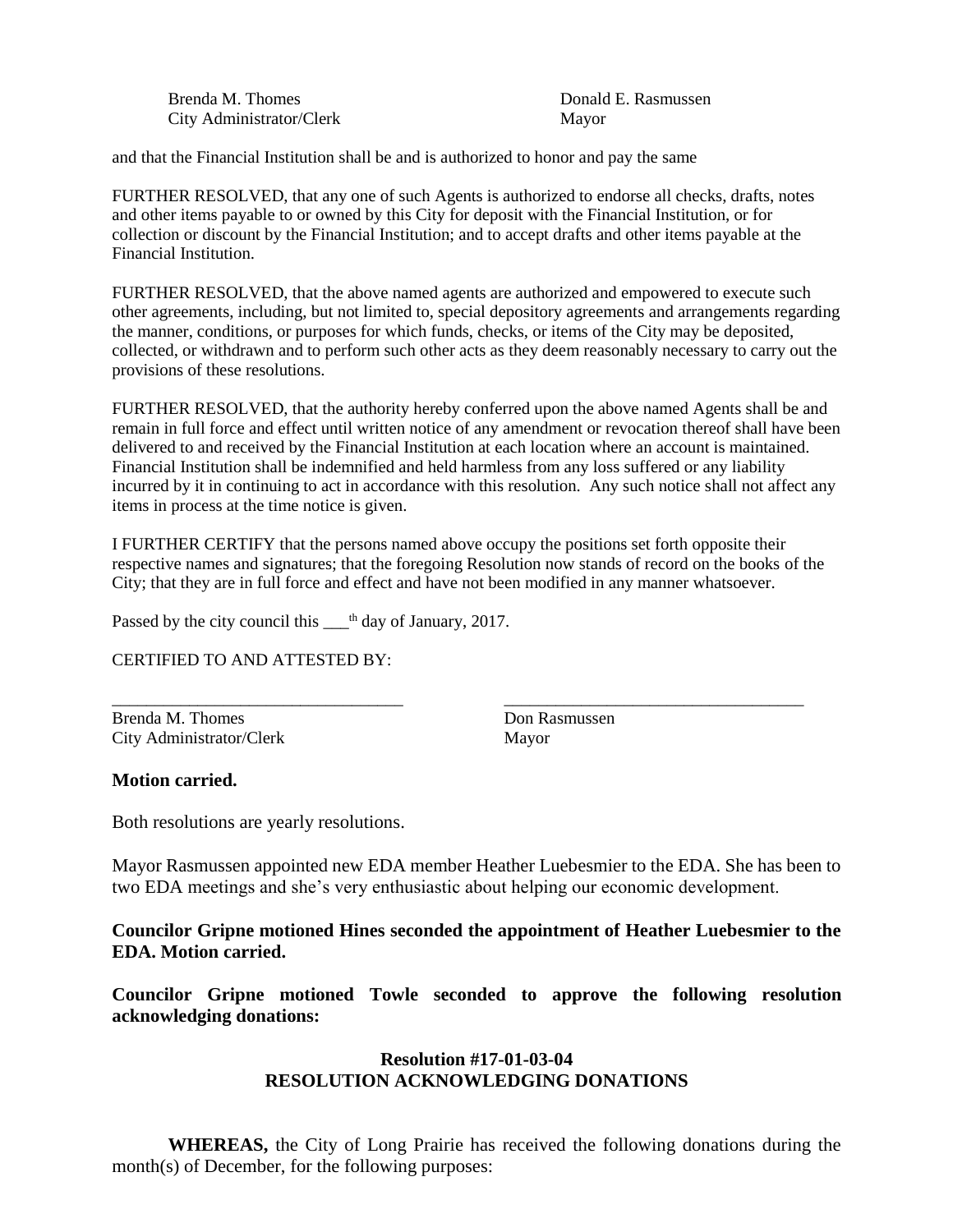| <b>Donor</b>               | Amou   |
|----------------------------|--------|
| <b>Central Bi Products</b> | \$2,00 |

**Donorant Purpose** 0.00 Long Prairie Fire Dept

**NOW THEREFORE, BE IT RESOLVED BY THE CITY COUNCIL OF LONG PRAIRIE**, **MINNESOTA THAT:** the City Council of the City of Long Prairie acknowledges and accepts the donations received the month of December.

**BE IT FURTHER RESOLVED THAT:** the City Council of the City of Long Prairie expresses its thanks and appreciation for the donations to all Donor(s) listed.

Adopted this 2<sup>nd</sup> day of January, 2017, by the City Council of the City of Long Prairie.

ATTEST:

\_\_\_\_\_\_\_\_\_\_\_\_\_\_\_\_\_\_\_\_\_\_\_\_\_\_\_\_\_\_\_\_ \_\_\_\_\_\_\_\_\_\_\_\_\_\_\_\_\_\_\_\_\_\_\_\_\_\_\_\_\_\_ Brenda Thomes **Don Rasmussen** City Administrator/Clerk Mayor

**Motion carried.**

**Councilor Gripne motioned Towle seconded to approve the following resolution to include board members under the city's workers' compensation coverage**:

RESOLUTION # 17-01-03 – 03

RESOLUTION TO INCLUDE BOARD MEMBERS UNDER THE CITY'S WORKERS' COMPENSATION COVERAGE **WEREAS,** the Long Prairie City Council wishes to provide workers' compensation coverage to various board members serving on behalf of the city.

# **NOW THEREFORE, BE IT RESOLVED BY THE CITY COUNCIL OF LONG**

**PRAIRIE, MINNESOTA THAT:** Pursuant to Minnesota Statutes 176.011, subd. 9, clause 6 – the Minnesota Workers' Compensation Act – the members of the following boards, commissions, and committees are to be included in the city's workers' compensation coverage:

- Members of the city council
- Members of the Planning and Zoning Commission
- Members of the Park Board
- Members of the Airport Commission
- Members of the Economic Development Authority

Adopted this \_\_\_\_ day of January, 2017, by the City Council of the City of Long Prairie.

\_\_\_\_\_\_\_\_\_\_\_\_\_\_\_\_\_\_\_\_\_\_\_\_\_\_\_\_\_\_\_\_\_\_ \_\_\_\_\_\_\_\_\_\_\_\_\_\_\_\_\_\_\_\_\_\_\_\_\_\_\_\_\_\_